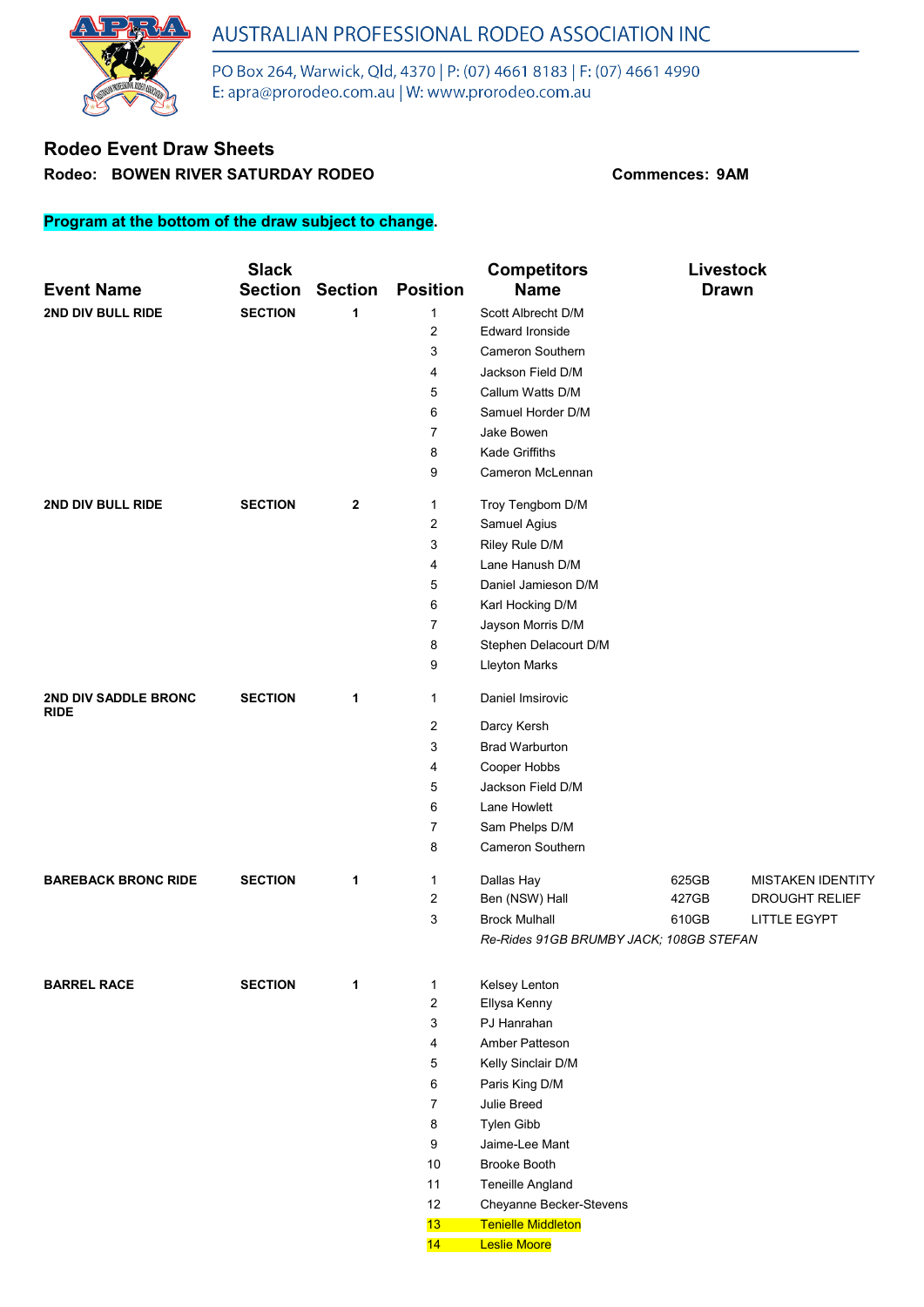

PO Box 264, Warwick, Qld, 4370 | P: (07) 4661 8183 | F: (07) 4661 4990 E: apra@prorodeo.com.au | W: www.prorodeo.com.au

Barrel course to be marked at least 1hr prior to the start of slack or 1<sup>st</sup> section by the last 2 competitors in that section or a \$50 fine will be issued. Day members exempt. Last 2 competitors in each section responsible for ensuring timers are ready for judges and placed on correct markers.

| <b>BARREL RACE</b>      | <b>SECTION</b> | $\mathbf{2}$ | 1                | Candy Michaelis           |                 |                  |
|-------------------------|----------------|--------------|------------------|---------------------------|-----------------|------------------|
|                         |                |              | 2                | Kelsey Gellard            |                 |                  |
|                         |                |              | 3                | Kaili Braden              |                 |                  |
|                         |                |              | 4                | <b>Tracy Martin</b>       |                 |                  |
|                         |                |              | 5                | Danielle Clements D/M     |                 |                  |
|                         |                |              | 6                | Kellie Logan              |                 |                  |
|                         |                |              | $\overline{7}$   | Jemma Dowling             |                 |                  |
|                         |                |              | 8                | Cherie O'Donoghue         |                 |                  |
|                         |                |              | 9                | Hayley Rogers             |                 |                  |
|                         |                |              | 10               | Chloe Howlett D/M         |                 |                  |
|                         |                |              | 11               | Leanne Caban              |                 |                  |
|                         |                |              | 12               | Klancy Higgins            |                 |                  |
|                         |                |              | 13               | Lisa-Maree Hill D/M       |                 |                  |
| <b>BREAKAWAY ROPING</b> | <b>SECTION</b> | 1            | 1                | Julie Breed               |                 |                  |
|                         |                |              | $\sqrt{2}$       | Cherie O'Donoghue         |                 |                  |
|                         |                |              | 3                | Georgie Kapeller          |                 |                  |
|                         |                |              | 4                | Shianne O'Donoghue-Kent   |                 |                  |
|                         |                |              | 5                | <b>Bridie Davison</b>     |                 |                  |
|                         |                |              | 6                | Stacey Wilburn            |                 |                  |
|                         |                |              | $\overline{7}$   | Maisy Hetherington        |                 |                  |
|                         |                |              | 8                | Jane Ryan                 |                 |                  |
|                         |                |              | 9                | Leslie Moore              |                 |                  |
|                         |                |              | 10               | Emma Forster              |                 |                  |
|                         |                |              | 11               | Jorja Iker                |                 |                  |
|                         |                |              | 12               | <b>Tenielle Middleton</b> |                 |                  |
|                         |                |              | 13               | Eileen Hobbs              |                 |                  |
|                         |                |              | 14               | Melissa Wilburn           |                 |                  |
|                         |                |              | 15               | Kathryn Hale              |                 |                  |
|                         |                |              | 16               | Rebecca Van Houten        |                 |                  |
| <b>BREAKAWAY ROPING</b> | <b>SECTION</b> | $\mathbf{2}$ | 1                | Jemma Dowling             |                 |                  |
|                         |                |              | $\overline{c}$   | <b>Holly Forster</b>      |                 |                  |
|                         |                |              | 3                | Shaye Land                |                 |                  |
|                         |                |              | 4                | Sarah Hoare               |                 |                  |
|                         |                |              | 5                | Ellysa Kenny              |                 |                  |
|                         |                |              | $\,6\,$          | Lacey Wilcox              |                 |                  |
|                         |                |              | $\boldsymbol{7}$ | Rachelle Stanley          |                 |                  |
|                         |                |              | 8                | Leanne Caban              |                 |                  |
|                         |                |              | 9                | Mackenzie Barrett         |                 |                  |
|                         |                |              | 10               | Jordan Cashion D/M        |                 |                  |
|                         |                |              | 11               | Kylie Hancock             |                 |                  |
|                         |                |              | 12               | <b>Taylor Cook</b>        |                 |                  |
|                         |                |              | $13$             | Robyn McKellar            |                 |                  |
|                         |                |              | 14               | Ariana Varischetti        |                 |                  |
|                         |                |              | 15               | Joebie McPhee             |                 |                  |
|                         |                |              | $16\,$           | Kelsey Gellard            |                 |                  |
| <b>BULL RIDE</b>        | <b>SECTION</b> | 1            | 1                | Sam Payne                 | RB114 GB        | <b>BORN FREE</b> |
|                         |                |              | $\sqrt{2}$       | Jake Whalan               | RB02 GB         | GOLD             |
|                         |                |              | 3                | Jake Plate                | <b>RB502 GB</b> | <b>AMBUSH</b>    |
|                         |                |              | 4                | Lane Howlett              | RB55 GB         | PUBERTY BLUES    |
|                         |                |              | $\overline{5}$   | Cameron McLennan          | RB717 GB        | <b>INMATE</b>    |
|                         |                |              | 6                | Kade Griffiths            | RB21GB          | <b>BIG G</b>     |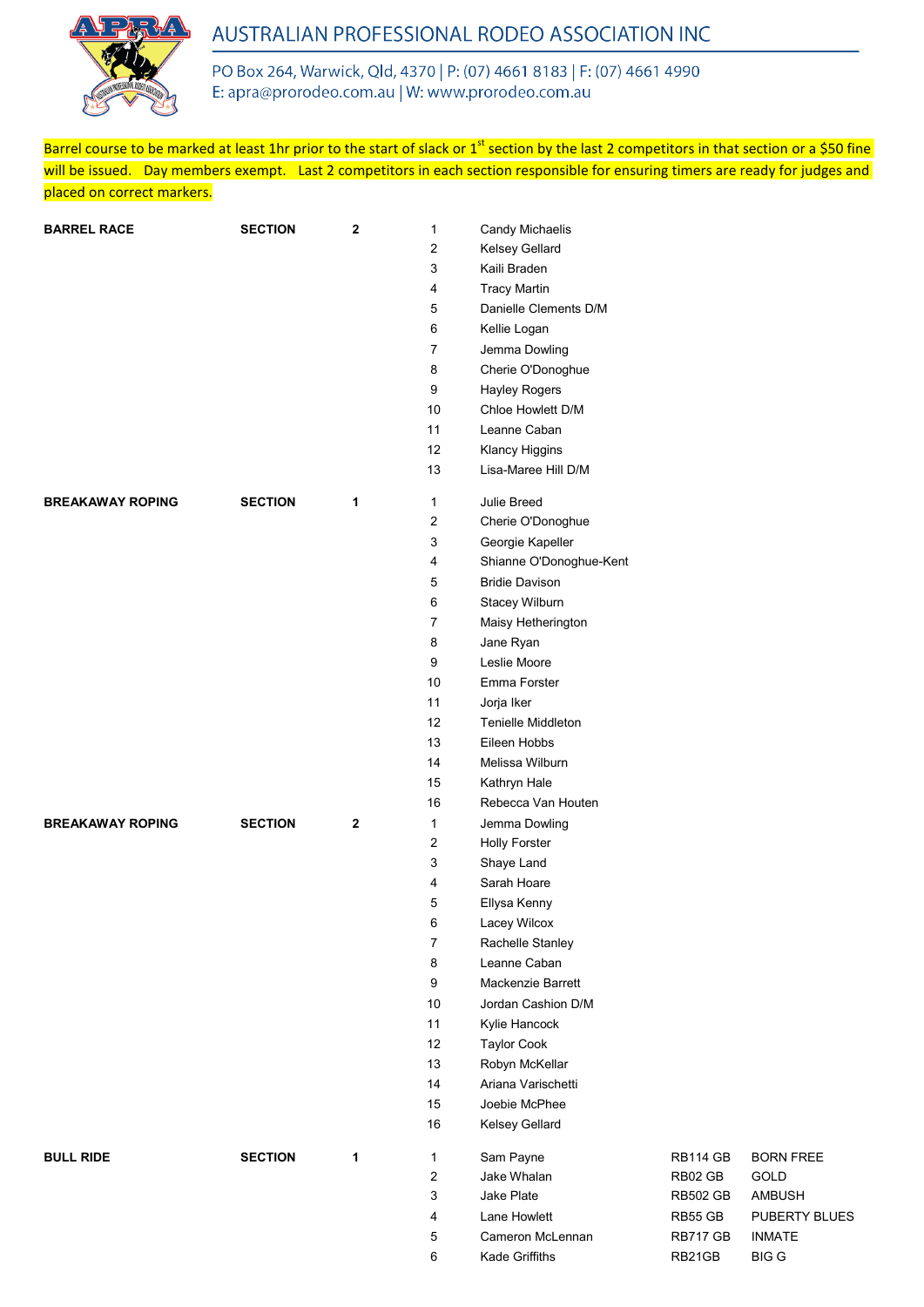

# PO Box 264, Warwick, Qld, 4370 | P: (07) 4661 8183 | F: (07) 4661 4990<br>E: apra@prorodeo.com.au | W: www.prorodeo.com.au

| $\mathbb{C}$                             | <b>BULL RIDE</b> |              |                | <b>SECTION</b>         | $\mathbf{2}$ | 1                                                         | Cameron Southern | <b>RB</b> |
|------------------------------------------|------------------|--------------|----------------|------------------------|--------------|-----------------------------------------------------------|------------------|-----------|
|                                          |                  |              | 2              | <b>Troy Berry</b>      |              | RB03 GB                                                   | SMOOTH CRIMINAL  |           |
|                                          |                  |              | 3              | Darcy Lawlor           |              | RB04 GB                                                   | <b>HORNET</b>    |           |
|                                          |                  |              | 4              | Nick Jenkin            |              | <b>RB420 GB</b>                                           | <b>BLUEPRINT</b> |           |
|                                          |                  |              | 5              | <b>Edward Ironside</b> |              | RB50 GB                                                   | <b>NICOTINE</b>  |           |
|                                          |                  |              | 6              | Sonny Schafferius      |              | RB19 GB                                                   | MOOSE            |           |
|                                          |                  |              | 7              | Troy Tengbom D/M       |              | <b>RB101 GB</b>                                           | TRUE BLUE        |           |
|                                          |                  |              |                |                        |              | Re-Rides RB02 GB GOLD; RB114 GB BORN FREE; RB04 GB HORNET |                  |           |
|                                          |                  |              |                |                        |              |                                                           |                  |           |
| <b>JUNIOR BARREL RACE</b>                |                  |              |                |                        |              |                                                           |                  |           |
|                                          | <b>SECTION</b>   | 1            | 1              | Jessica Hahn           |              |                                                           |                  |           |
|                                          |                  |              | 2              | Amy-lee Paul D/M       |              |                                                           |                  |           |
|                                          |                  |              | 3              | Lily Hobbs             |              |                                                           |                  |           |
|                                          |                  |              | 4              | Sarah Anne Willoughby  |              |                                                           |                  |           |
|                                          |                  |              | 5              | Joebie McPhee          |              |                                                           |                  |           |
|                                          |                  |              | 6              | <b>Holly Forster</b>   |              |                                                           |                  |           |
|                                          |                  |              | 7              | Maddison Caban         |              |                                                           |                  |           |
|                                          |                  |              | 8              | Brooke-lynn Hill D/M   |              |                                                           |                  |           |
|                                          |                  |              | 9              | Hope Ware D/M          |              |                                                           |                  |           |
|                                          |                  |              | 10             | Falon Hoare            |              |                                                           |                  |           |
|                                          |                  |              | 11             | Mackenzie Barrett      |              |                                                           |                  |           |
|                                          |                  |              | 12             | Heidi Middleton        |              |                                                           |                  |           |
|                                          |                  |              | 13             | Lani Alexander         |              |                                                           |                  |           |
|                                          |                  |              | 14             | Paige Wolstenholme     |              |                                                           |                  |           |
|                                          |                  |              | 15             | Klancy Higgins         |              |                                                           |                  |           |
| <b>JUNIOR BREAKAWAY</b><br><b>ROPING</b> | <b>SECTION</b>   | 1            | 1              | Clay Caban             |              |                                                           |                  |           |
|                                          |                  |              | $\overline{c}$ | Adam Harvey            |              |                                                           |                  |           |
|                                          |                  |              | 3              | Drayden Hutchins       |              |                                                           |                  |           |
|                                          |                  |              | 4              | <b>Holly Forster</b>   |              |                                                           |                  |           |
|                                          |                  |              | 5              | Lily Hobbs             |              |                                                           |                  |           |
|                                          |                  |              | 6              | Falon Hoare            |              |                                                           |                  |           |
|                                          |                  |              | 7              | Maisy Hetherington     |              |                                                           |                  |           |
|                                          |                  |              | 8              | Maddison Caban         |              |                                                           |                  |           |
| <b>JUNIOR BREAKAWAY</b><br><b>ROPING</b> | <b>SECTION</b>   | $\mathbf{2}$ | 1              | Joebie McPhee          |              |                                                           |                  |           |
|                                          |                  |              | $\overline{c}$ | Maddix Lovett          |              |                                                           |                  |           |
|                                          |                  |              | 3              | Rope McPhee            |              |                                                           |                  |           |
|                                          |                  |              | 4              | Jayden Kenny           |              |                                                           |                  |           |
|                                          |                  |              | 5              | <b>Toby Hale</b>       |              |                                                           |                  |           |
|                                          |                  |              | 6              | Kardah Hanrahan        |              |                                                           |                  |           |
|                                          |                  |              | 7              | <b>Tyler Kenny</b>     |              |                                                           |                  |           |
|                                          |                  |              | 8              | Mackenzie Barrett      |              |                                                           |                  |           |
| <b>JUNIOR BULL RIDE</b>                  | <b>SECTION</b>   | 1            |                | Lane Johns             |              |                                                           |                  |           |
|                                          |                  |              | 1<br>2         | <b>Lleyton Marks</b>   |              |                                                           |                  |           |
|                                          |                  |              | 3              | Lane Whalan D/M        |              |                                                           |                  |           |
|                                          |                  |              | 4              | Jesse Mitchell         |              |                                                           |                  |           |
|                                          |                  |              | 5              | Qynn Andersen D/M      |              |                                                           |                  |           |
|                                          |                  |              | 6              | Jye Bella D/M          |              |                                                           |                  |           |
|                                          |                  |              |                |                        |              |                                                           |                  |           |
| <b>JUNIOR STEER RIDE</b>                 | <b>SECTION</b>   | 1            | $\mathbf{1}$   | Kash Turner            |              |                                                           |                  |           |
|                                          |                  |              | 2              | Lani Alexander         |              |                                                           |                  |           |
|                                          |                  |              | 3              | Lane Whalan D/M        |              |                                                           |                  |           |
|                                          |                  |              | 4              | Shane Willoughby       |              |                                                           |                  |           |
|                                          |                  |              | 5              | Ky Borghero D/M        |              |                                                           |                  |           |
|                                          |                  |              | 6              | Jesse Mitchell         |              |                                                           |                  |           |
|                                          |                  |              | 7              | Thomas Ford D/M        |              |                                                           |                  |           |
|                                          |                  |              | 8              | Lane Johns             |              |                                                           |                  |           |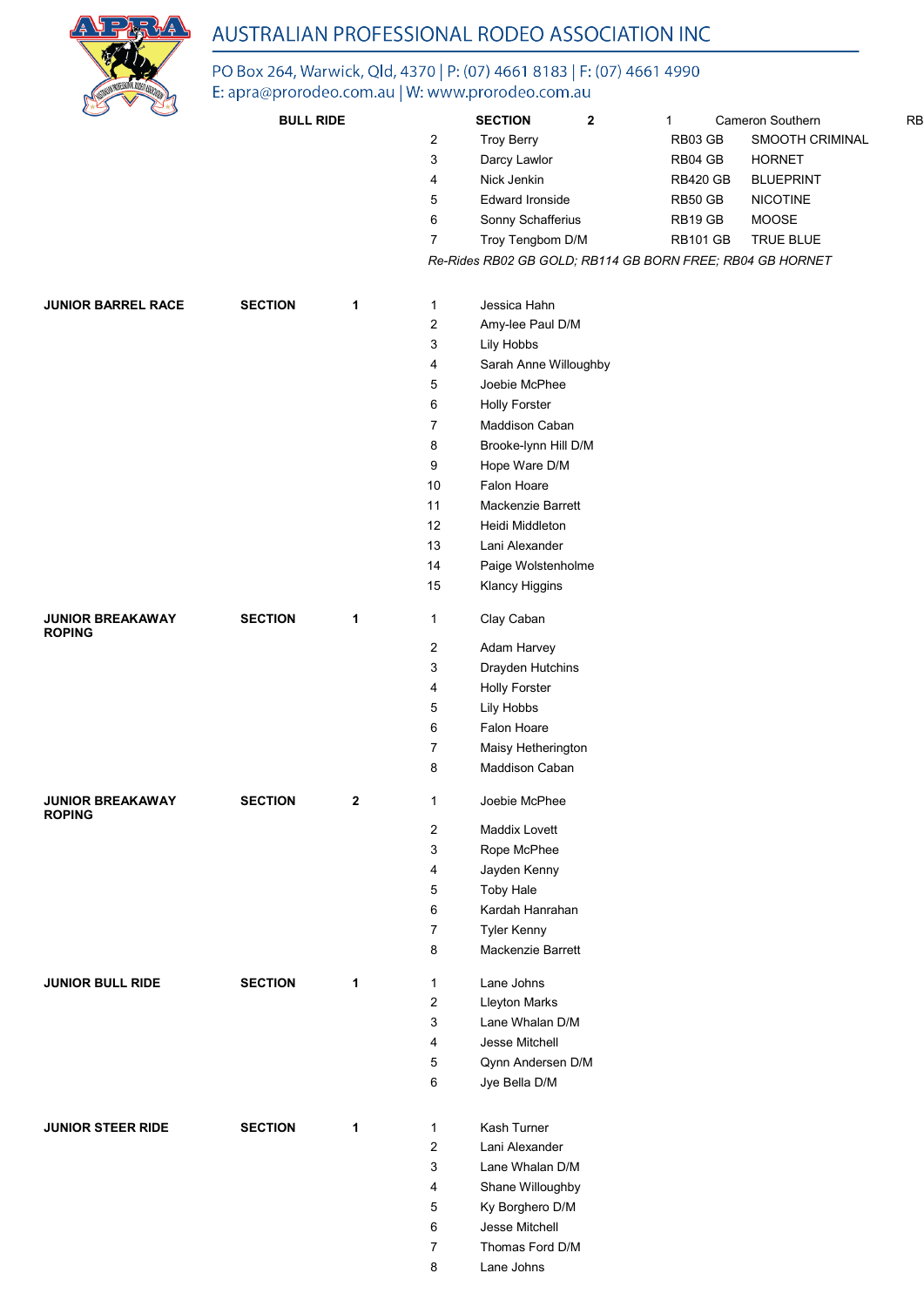

PO Box 264, Warwick, Qld, 4370 | P: (07) 4661 8183 | F: (07) 4661 4990 E: apra@prorodeo.com.au | W: www.prorodeo.com.au

| <b>JUNIOR STEER RIDE</b>  | <b>SECTION</b> | 2                | $\mathbf{1}$   | Brady Blackhall D/M                 |       |                         |
|---------------------------|----------------|------------------|----------------|-------------------------------------|-------|-------------------------|
|                           |                |                  | 2              | Kardah Hanrahan                     |       |                         |
|                           |                |                  | 3              | Qynn Andersen D/M                   |       |                         |
|                           |                |                  | 4              | Willoughby Young                    |       |                         |
|                           |                |                  | 5              | Cooper Hoare                        |       |                         |
|                           |                |                  | 6              | Jye Bella D/M                       |       |                         |
|                           |                |                  | 7              | Tex Young                           |       |                         |
|                           |                |                  | 8              | <b>Toby Hale</b>                    |       |                         |
|                           |                |                  |                |                                     |       |                         |
| <b>JUNIOR TEAM ROPING</b> | <b>SECTION</b> | 1                | $\mathbf{1}$   | Kardah Hanrahan                     |       |                         |
|                           |                |                  | 2<br>3         | <b>Holly Forster</b>                |       |                         |
|                           |                |                  | 4              | Rope McPhee                         |       |                         |
|                           |                |                  | 5              | <b>Tyler Kenny</b><br>Maddix Lovett |       |                         |
|                           |                |                  | 6              | Jayden Kenny                        |       |                         |
|                           |                |                  |                |                                     |       |                         |
| <b>JUNIOR TEAM ROPING</b> | <b>SECTION</b> | 2                | $\mathbf{1}$   | Tex Young                           |       |                         |
|                           |                |                  | 2              | Joebie McPhee                       |       |                         |
|                           |                |                  | 3              | Adam Harvey                         |       |                         |
|                           |                |                  | 4              | Clay Caban                          |       |                         |
|                           |                |                  | 5              | <b>Toby Hale</b>                    |       |                         |
|                           |                |                  | 6              | Drayden Hutchins                    |       |                         |
| <b>ROPE AND TIE</b>       | <b>SECTION</b> | 1                | $\mathbf{1}$   | Lee Kimber                          |       |                         |
|                           |                |                  | 2              | <b>Terry Evison</b>                 |       |                         |
|                           |                |                  | 3              | Dale Caban                          |       |                         |
|                           |                |                  | 4              | Dalton Cook                         |       |                         |
|                           |                |                  | 5              | Campbell Hodson                     |       |                         |
|                           |                |                  | 6              | Jay Pokarier                        |       |                         |
|                           |                |                  | 7              | Shane Kenny                         |       |                         |
|                           |                |                  | 8              | <b>Troy Clive</b>                   |       |                         |
|                           |                |                  | 9              | <b>Cameron Milner</b>               |       |                         |
| <b>ROPE AND TIE</b>       | <b>SECTION</b> | $\boldsymbol{2}$ | 1              | Darcy Kersh                         |       |                         |
|                           |                |                  | 2              | Clancy Middleton Jnr                |       |                         |
|                           |                |                  | 3              | <b>Warrick Hale</b>                 |       |                         |
|                           |                |                  | 4              | Ty Pokarier                         |       |                         |
|                           |                |                  | 5              | <b>Stuart McGuire-Spalding</b>      |       |                         |
|                           |                |                  | 6              | Maddix Lovett                       |       |                         |
|                           |                |                  | $\overline{7}$ | Wade Eastwell                       |       |                         |
|                           |                |                  | 8              | Mitch Eastwell                      |       |                         |
|                           |                |                  | 9              | Shane Iker                          |       |                         |
| <b>SADDLE BRONC RIDE</b>  | <b>SECTION</b> | 1                | 1              | Sam Phelps D/M                      | 446GB | <b>KING KONG</b>        |
|                           |                |                  | 2              | <b>Brad Warburton</b>               | 322GB | CADILAC COWBOY          |
|                           |                |                  | 3              | Clayton Braden                      | 701GB | <b>LITTLE BEAVER</b>    |
|                           |                |                  | 4              | Cameron Webster                     | 391GB | <b>UNKNOWN</b>          |
|                           |                |                  | 5              | Daniel Imsirovic                    | 214GB | SNAKES ALIVE            |
|                           |                |                  | 6              | Jack McKenzie                       | 131GB | <b>BIGM</b>             |
|                           |                |                  | 7              | Tim Hammond                         | 911GB | <b>TWIN TOWERS</b>      |
|                           |                |                  | 8              | <b>Tristan Braden</b>               | 123GB | JAIL HOUSE ROCK         |
| <b>SADDLE BRONC RIDE</b>  | <b>SECTION</b> | $\boldsymbol{2}$ | $\mathbf{1}$   | Cody Angland                        | 821GB | <b>SHOTGUN</b>          |
|                           |                |                  | 2              | Steve Hay                           | 205GB | <b>TROUBLED</b>         |
|                           |                |                  |                |                                     |       | <b>WATERS</b>           |
|                           |                |                  | 3              | James Sclanders                     | 158GB | <b>WHISKEY BOY</b>      |
|                           |                |                  | 4              | <b>Greg Hamilton</b>                | 402GB | CAJUN MAN               |
|                           |                |                  | 5              | Jordan Iker                         | 624GB | <b>MOVES LIKEJAGGER</b> |
|                           |                |                  | 6              | <b>Tyler Chong</b>                  | 623GB | TAKE ME EASY            |
|                           |                |                  | $\overline{7}$ | Wade Seeds                          | 946GB | VICTORIA'S SECRET       |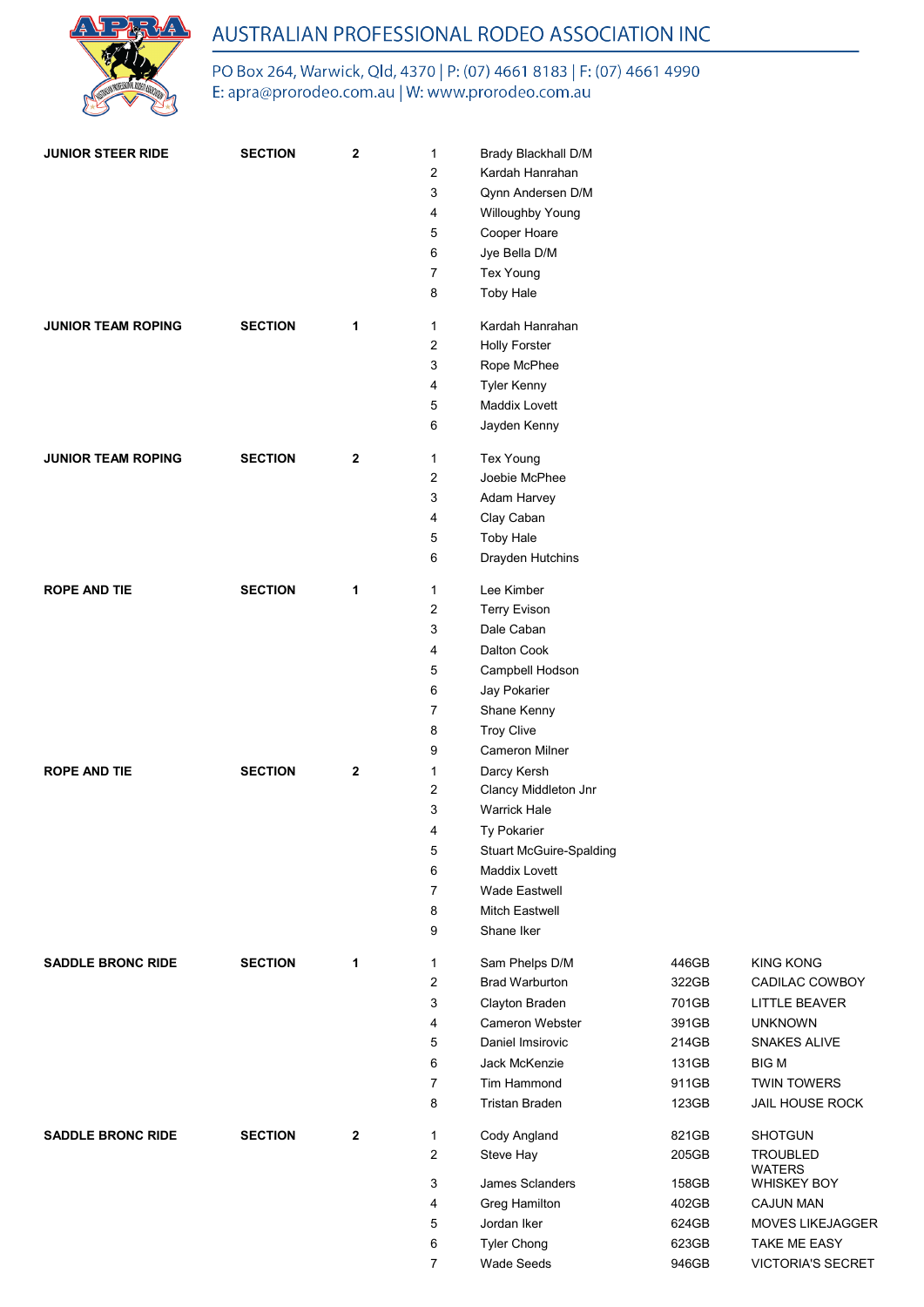

### PO Box 264, Warwick, Qld, 4370 | P: (07) 4661 8183 | F: (07) 4661 4990

E: apra@prorodeo.com.au | W: www.prorodeo.com.au<br>8 Tom Knight 820GB GOOD TIME

CHARLIE

*Re-Rides 812GB POLK SALAD ANNIE; 121GB ICE T*

| <b>STEER WRESTLING</b> | <b>SECTION</b> | 1            | $\mathbf{1}$            | <b>Terry Evison</b>    |
|------------------------|----------------|--------------|-------------------------|------------------------|
|                        |                |              | $\overline{c}$          | Lee Kimber             |
|                        |                |              | 3                       | Tony Azzopardi         |
|                        |                |              | 4                       | Joel Hilditch          |
|                        |                |              | 5                       | Darcy Kersh            |
|                        |                |              | 6                       | Luke Holmes            |
|                        |                |              | 7                       | Jamie Reynolds         |
|                        |                |              | 8                       | Campbell Hodson        |
|                        |                |              | 9                       | Matt Ford              |
|                        |                |              | 10                      | Russell Copping        |
| <b>STEER WRESTLING</b> | <b>SECTION</b> | $\mathbf{2}$ | 1                       | Chris Savas            |
|                        |                |              | $\overline{c}$          | <b>Stuart Brown</b>    |
|                        |                |              | 3                       | Tate Van Wel           |
|                        |                |              | 4                       | Shane Kenny            |
|                        |                |              | 5                       | Luke Ford              |
|                        |                |              | 6                       | Haami Boynton          |
|                        |                |              | 7                       | <b>Timmy Hoskins</b>   |
|                        |                |              | 8                       | <b>Bradley Alloway</b> |
|                        |                |              | 9                       | Kacey Kenny            |
|                        |                |              |                         |                        |
| <b>TEAM ROPING</b>     | <b>SECTION</b> | 1            | 1                       | Lee Kimber             |
|                        |                |              | 2                       | <b>Terry Evison</b>    |
|                        |                |              | 3                       | Aaron Bookluck         |
|                        |                |              | 4                       | <b>Cameron Milner</b>  |
|                        |                |              | 5                       | Chris Savas            |
|                        |                |              | 6                       | Ty Pokarier            |
|                        |                |              | 7                       | Mitchell Hill          |
|                        |                |              | 8                       | <b>Andrew Forster</b>  |
|                        |                |              | 9                       | William Weston D/M     |
|                        |                |              | 10                      | Jacqui Lee             |
|                        |                |              | 11                      | <b>Peter Hutchins</b>  |
|                        |                |              | 12                      | Wade Eastwell          |
|                        |                |              | 13                      | Shane Kenny            |
| <b>TEAM ROPING</b>     | <b>SECTION</b> | $\mathbf{2}$ | 1                       | <b>Stuart Brown</b>    |
|                        |                |              | $\overline{\mathbf{c}}$ | Lee Hanrahan           |
|                        |                |              | 3                       | Darcy Kersh            |
|                        |                |              | $\overline{\mathbf{4}}$ | Jay Pokarier           |
|                        |                |              | 5                       | Mick Kidner            |
|                        |                |              | 6                       | Sarah Hoare            |
|                        |                |              | $\overline{7}$          | Tex Young              |
|                        |                |              | 8                       | Campbell Hodson        |
|                        |                |              | 9                       | Liam Davison           |
|                        |                |              | 10                      | Maddix Lovett          |
|                        |                |              | 11                      | Clancy Middleton Jnr   |
|                        |                |              | 12                      | Drayden Hutchins       |
|                        |                |              | 13                      | Adam Harvey            |
| <b>TEAM ROPING</b>     | <b>SECTION</b> | 3            | $\mathbf{1}$            | Scott Napier           |
|                        |                |              | $\overline{2}$          | Dale Caban             |
|                        |                |              | 3                       | Jamie Reynolds         |
|                        |                |              | 4                       | Robert McPhee          |
|                        |                |              | 5                       | Robyn McKellar         |
|                        |                |              | 6                       | Grant Hanrahan         |
|                        |                |              | $\overline{7}$          | Shane Iker             |
|                        |                |              | 8                       | <b>Warrick Hale</b>    |
|                        |                |              | 9                       | <b>Toby Hale</b>       |
|                        |                |              |                         |                        |